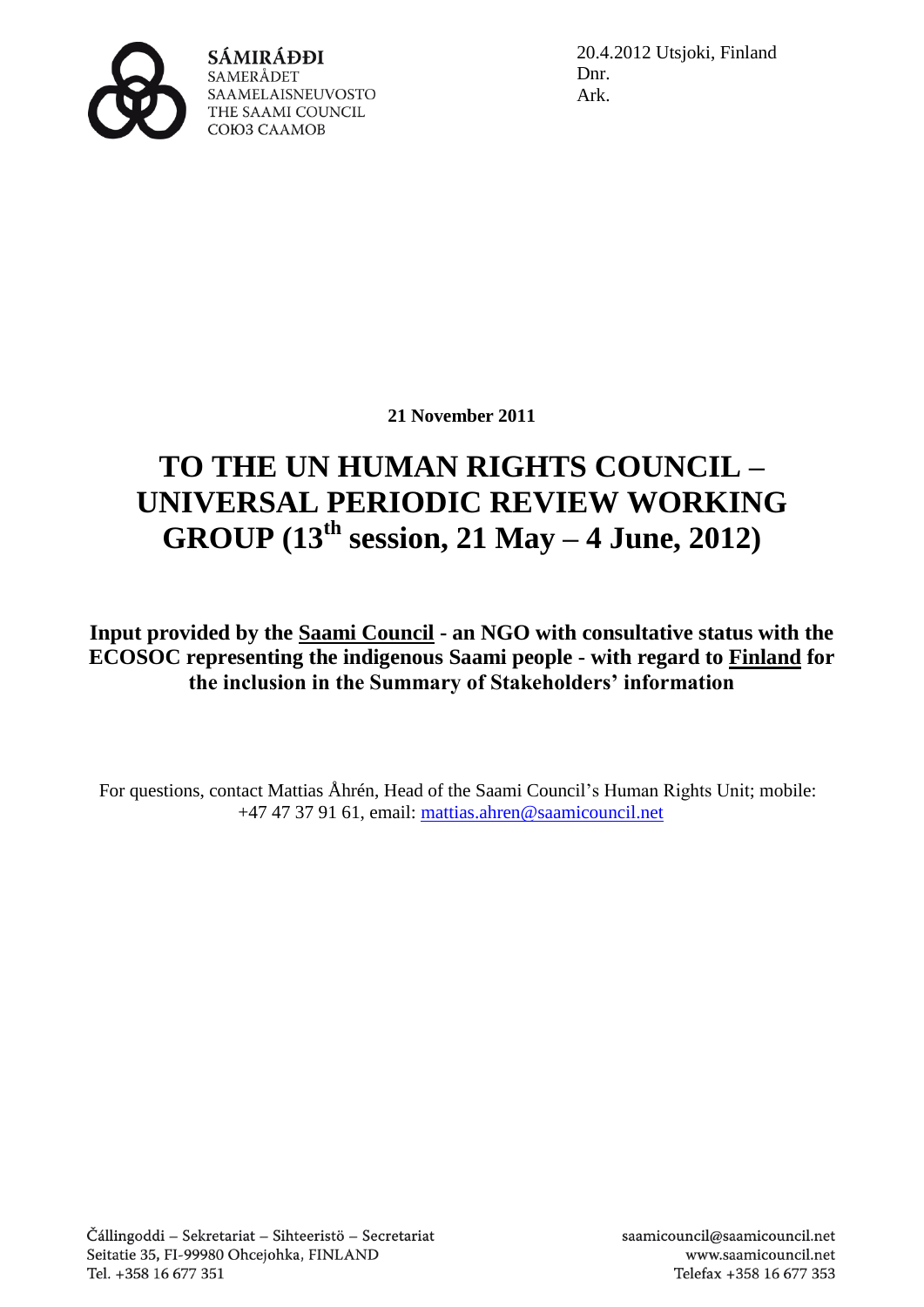## **1. Briefly about the Saami people and the Saami Council**

1.1 The Saami people has inhabited its traditional territory - covering what today constitute the northern parts of Finland, Norway and Sweden and the Kola Peninsula in the Russian Federation – since well before the present day states drew their borders across the Saami territory. The Saami have their own culture, livelihoods and language, distinct from the cultures of the non-Saami population. The Saami people is hence indigenous to northern Finland, which Finland also recognizes.

1.2 The Saami Council, established in 1953, is a non-governmental organization with consultative status with the ECOSOC and the ILO. It is also a Permanent Participant to the Arctic Council. The Saami Council is an umbrella organization, with the major national Saami organizations in Finland, Norway, Russia and Sweden as members.

#### **2. Issues**

## *Saami land rights*

2.1 Although it is undisputed that the indigenous Saami people were the first inhabitants of its traditional territories, current Finnish legislation does not acknowledge any rights to land of the Saami – including to the Saami reindeer herding communities.<sup>1</sup> That is so albeit contemporary international law proclaims that indigenous peoples hold property rights to land and natural resources traditionally used, and that further e.g. jurisprudence from the UN Human Rights Committee has confirmed that Saami reindeer husbandry is protected under the right to culture. 2 The question is hence not whether the Saami hold rights to land in its homeland territory, but what land areas more specifically are subject to such rights, and what are the more precise nature of these rights. Finnish policy towards the Saami people has, however, ensured that these questions remain unanswered.

2.2 UN treaty bodies have repeatedly criticized Finland for not solving the Saami land rights issue.<sup>3</sup> Finland's standard response has for decades been the same; that it is currently surveying the matter. Finland hence acknowledges that the Saami have legitimate claims to have their landrights recognized, but has not been capable of transforming this formal recognition into concrete action. Rather than to tackle the Saami land rights issue, Finland has appointed commission after commission to study the matter. Often, these commissions have been given directives rendering it clear from the outset that they will not produce an outcome allowing Finland to effectively address the Saami land rights issue. As a consequence, none of the conclusions of these official Finnish commissions have been acted on. It is difficult not to get the impression that the rationale for appointing all these commissions is more an attempt to find an excuse not to act on the Saami land rights issue, rather than a genuine interest in finding a solution to these matters. It is therefore time for a different approach. For way too long, Finland's attitude towards Saami land rights have been to try to first document Saami and Finnish land use in the Saami traditional territories, before

 $<sup>1</sup>$  See conclusions by the Special Rapporteur on the Rights of Indigenous Peoples (the Special Rapporteur) in his report</sup> on the Saami people (the Saami Report), A/HRC/18/35/Add. 2, paras. 29 and 52

<sup>2</sup> See e.g. *Ivan Kitok v. Sweden*, Comm. No. 197/1985, *Bernard Ominayak, Chief of the Lubicon Lake Band v. Canada,* Comm. No. 167/1984, and, in particular, *Ilmari Länsman et al v. Finland*, Comm. No. 511/1992, views adopted 26 October 1994, *Jouni E. Länsman et al v. Finland* Comm. No. 671/1995.

<sup>3</sup> For the most recent criticism, see e.g. CERD/C/FIN/CO/19 (2009), para. 14, E/C.12/FIN/CO/5 (2008), paras. 11 and 20, and CCPR/CO/82/FIN (2004), para. 17.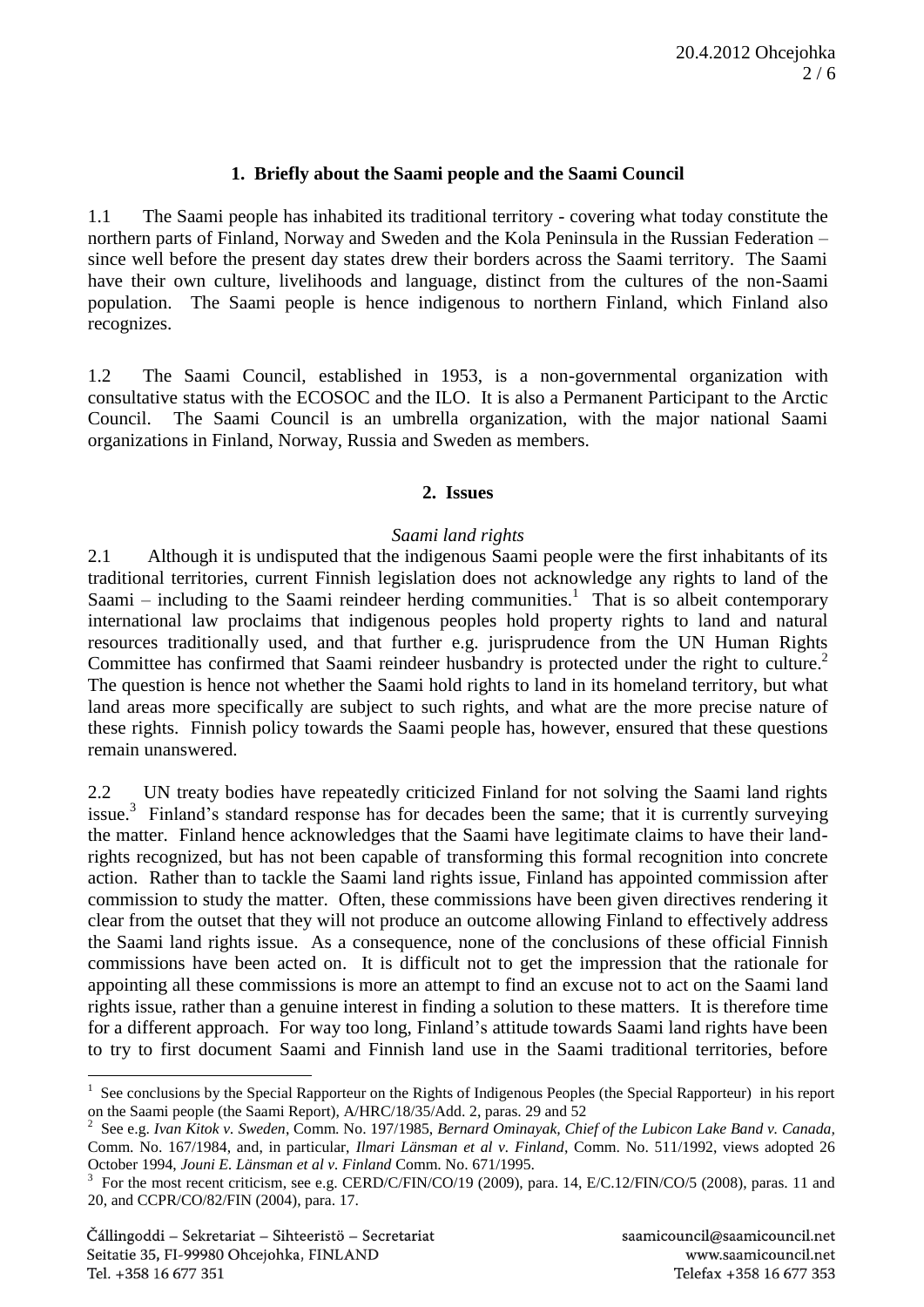enacting any legislation on Saami land rights. This approach has clearly not worked. Therefore, it is time for the opposite strategy. Finland should first  $-$  and without further delay  $-$  enact legislation recognizing Saami land rights in principle. Subsequently, Finland – in cooperation with the Saami – can increase its efforts to map out the factual circumstances.

2.3 At the same time as Finland is postponing any action on Saami land rights, the Saami reindeer herding communities are in practice prevented from taking their land-rights issues to courts, as they lack the financial resources to do so. Finland has so far refused to provide the Saami with resources awarding them a fair trial. As a result, even though the Saami are entitled to own and use their land *in principle*, Finland *effectively* denies the Saami a fair chance to defend these rights in courts of law. In short, Finland has until now effectively blocked the Saami from using both the political and judicial avenues to achieve recognition of their land-rights.

2.4 The failure to solve the Saami land rights issue places the Saami culture under an imminent threat. Reindeer husbandry is the principal traditional livelihood of the Saami population in Finland. Continued possibility to pursue reindeer husbandry is a pre-requisite, should the Saami survive as a distinct people, society and culture. Loss of land inevitably leads to the destruction of the Saami culture, and eventually to assimilation. As Finnish law continuously fails to recognize Saami reindeer herders' right to land, resource extraction and development projects continue to consume the reindeer pasture areas. Already, the construction of roads, hydroelectric dams, mining, forestry and tourism have resulted in loss and fragmentation of pasture lands, with detrimental effects on reindeer herding.<sup>4</sup> If Finland does not address this problem by recognizing Saami rights to lands and natural resources, the base for the Saami culture may soon be destroyed.

#### *Predator animals*

2.5 In Finland, as in the other countries with Saami population, predator animals, mainly wolf, wolverine, lynx, brown bear and golden eagle, together with the mentioned industrial activities, constitute the greatest threat to the reindeer husbandry. The government regulates the number of reindeer that the reindeer herding areas must feed, and to what extent the reindeer herders are allowed to defend their herds. In other words, the Saami reindeer herders exercise no control over how many of their reindeer are killed by predators each year. This number is completely determined by political decisions by the Finnish state. In some areas, the number of reindeer killed by predators has reached such levels that there is an imminent risk that the herd can no longer reproduce itself, and will hence collapse.<sup>5</sup> The Finnish government further fails to fully compensate the Saami reindeer herders for damages caused to them by predators.<sup>6</sup>

## *Reindeer herding as a sole right of the Saami*

2.6 Norway and Sweden protects the Saami culture by acknowledging that rendering reindeer husbandry is a distinct Saami traditional livelihood, and that hence only Saami individuals are allowed to pursue reindeer husbandry. In contrast, in Finland, reindeer husbandry is open to any citizen of the European Union.<sup>7</sup> Allowing other than the Saami to engage in the Saami traditional livelihood reindeer husbandry dilutes the borders between the Saami and Finnish culture, and can with time foster assimilation.

<sup>4</sup> See conclusions by the Special Rapporteur in the Saami Report, A/HRC/18/35/Add. 2, para. 55.

<sup>5</sup> See conclusions by the Special Rapporteur in the Saami Report, A/HRC/18/35/Add. 2, para. 62.

<sup>6</sup> Compare conclusions by the Special Rapporteur in the Saami Report, A/HRC/18/35/Add. 2, para. 87

<sup>&</sup>lt;sup>7</sup> See conclusions by the Special Rapporteur in the Saami Report, A/HRC/18/35/Add. 2, para. 29.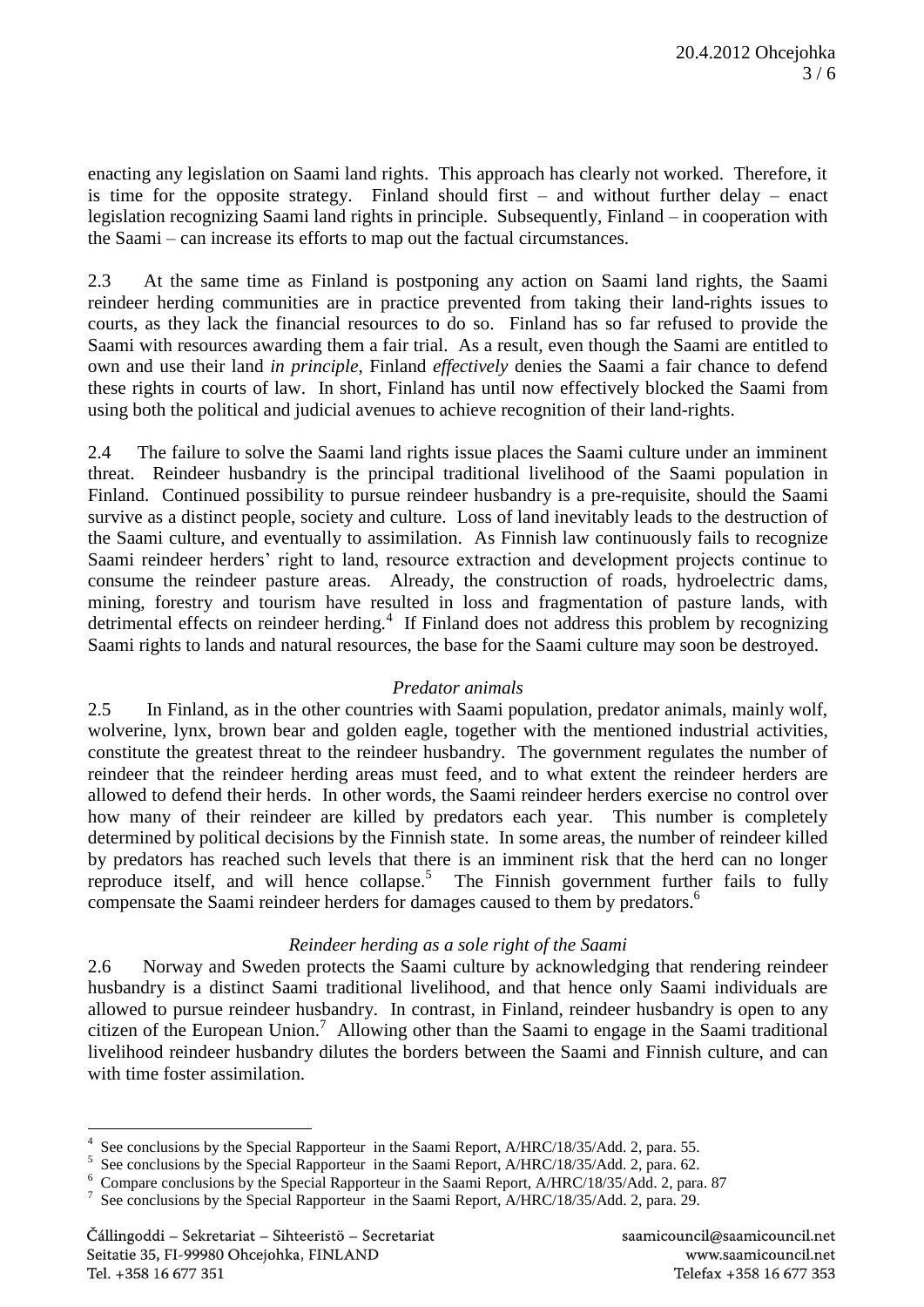2.7 The fact that Finland refuses to acknowledge reindeer husbandry as an exclusive Saami livelihood can also result in an imminent threat to the cultural identity of individual Saami reindeer herders. In Finland, reindeer husbandry is organized in so called reindeer cooperatives. The cooperatives blend Saami and Finnish individuals, although traditional Saami reindeer husbandry differs considerably from Finnish reindeer farming. Put simply, in Saami reindeer husbandry, the reindeer are free-roaming, whereas Finnish reindeer farmers keep the reindeer fenced. In many of the cooperatives, the Saami are now in a minority, placing them in a vulnerable position.

2.8 Recently, one cooperative where the majority of the members are reindeer farmers decided that the entire herd of four Saami reindeer herders in the Nellim area should be forcefully slaughtered, thus forcing the Saami out of the traditional livelihood their ancestors have pursued since time immemorial. As a result of Finnish law not acknowledging reindeer husbandry as an exclusive livelihood of the Saami, the cooperative's decision was in perfect conformity with Finnish domestic law, which is evidenced by the Finnish Supreme Court upholding the cooperative's decision. The forceful slaughter was only stopped because on 26 September 2011, the UN Human Rights Committee intervened, calling on Finland to halt the forced slaughter with reference to Article 27 of the International Covenant on Civil and Political Rights.<sup>8</sup> The Human Right Committee's intervention rectified, at least for the time being, the outlined situation. But as long as Finland fails to acknowledge reindeer husbandry as a distinct Saami traditional livelihood, the underlying problem remains. This implies that anytime, reindeer cooperative with a majority of Finnish reindeer farmers may take decisions that violate the human rights of Saami reindeer herders, in complete conformity with Finnish law.

## *The right to self-determination*

2.9 The Finnish Constitution recognizes the Saami as an indigenous people and acknowledges their right to cultural autonomy within its homeland. Further, the Finnish Saami Parliament Act establishes the Saami parliament, and affirms that the Saami shall be ensured cultural autonomy within the homeland area.

2.10 The constitutional and legislative framework for the implementation of the Saami people's right to self-determination is hence, formally speaking, relatively strong. But Finland has taken few concrete actions to render it possible for the Saami people to exercise this right in practice. In most areas of importance to the Saami, including in matters concerning lands and natural resources, despite the establishment of the Saami parliament, decisions are still taken by Finnish authorities, and not by the Saami parliament or any other Saami authority.<sup>9</sup>

2.11 Today, there are a little bit more than 5,000 Saami individuals registered in the electoral register to the Saami parliament. This number corresponds well with the estimated number of Saami in Finland, which amounts to 7-8,000. The number of registered Saami in the electoral register has been arrived at basically by relying on an objective language-criterion for determining who constitutes a Saami, for the purposes of the Saami Parliament Act.<sup>10</sup> In addition, the person must self-identify as Saami. However, in a ruling of 26 September 2011, the Finnish Supreme Administrative Court overturned the Saami parliaments own decision not to add four applicant individuals to the electoral register. Doing so, the Court set the language-criterion more or less

<sup>8</sup> *See Kalevi Paadar et al v. Finland* (Communication No. 2102/2011 of 22 September 2011)

<sup>&</sup>lt;sup>9</sup> See conclusions by the Special Rapporteur in the Saami Report), A/HRC/18/35/Add. 2, paras. 38 and 40.

<sup>&</sup>lt;sup>10</sup> In short, according to the language-criterion, a person constitutes a Saami if she/he, or one of her/his parents, or one of her/his grandparents has had Saami as mother-tongue.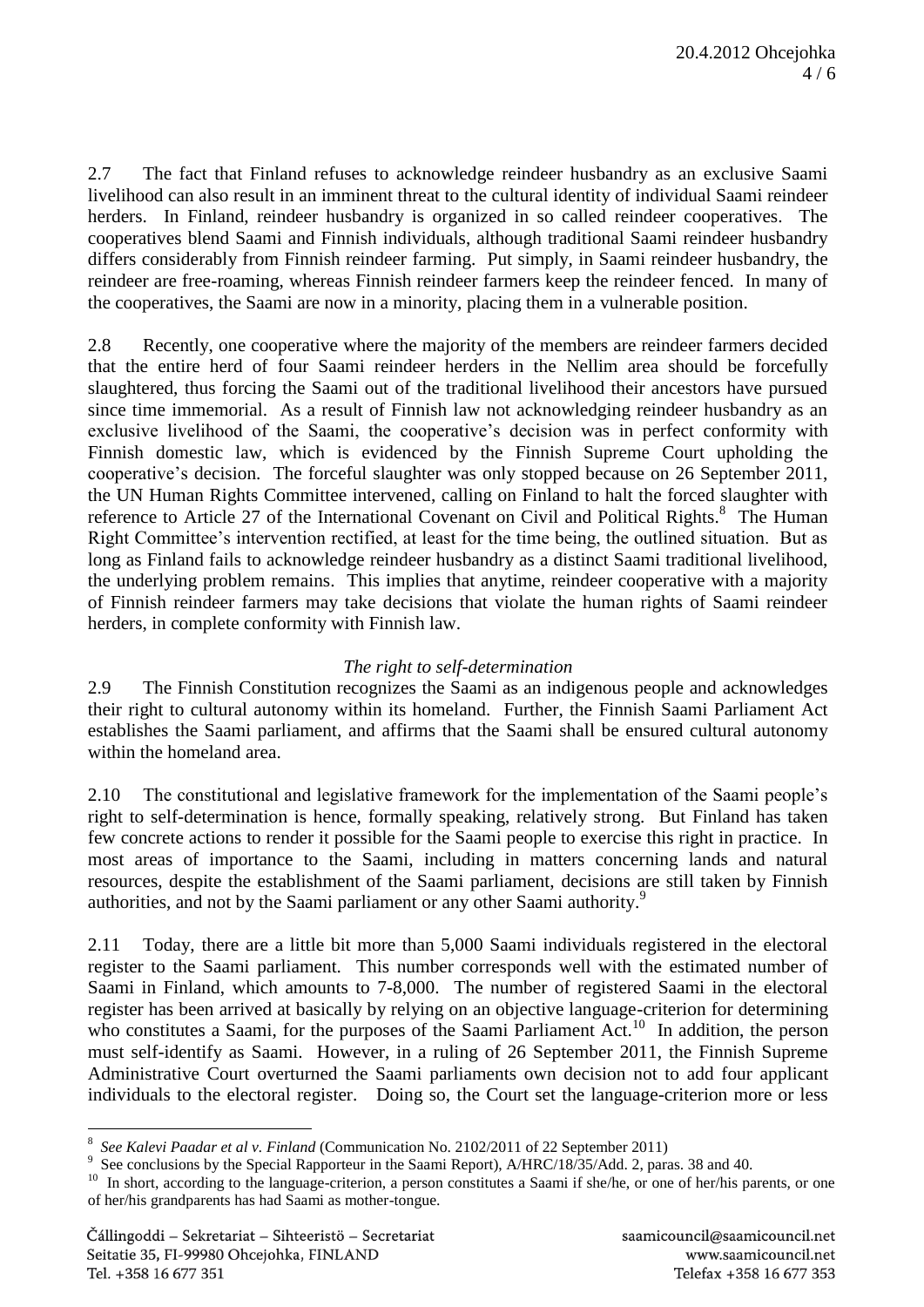aside. In essence, it relied almost exclusively on the self-identification criterion. The only additional objective criterion the applicants needed to fulfil was to be able to point to one ancestor being registered as "Lapp" in registers dating back to the 1700s. The Supreme Administrative Court's ruling presumably implies that tens of thousands of Finnish persons, including most likely essentially the entire population in northern Finland, can now claim legal status as Saami. This in turn implies that there is an imminent risk of mass-enrolment of Finnish persons into the electoral register of the Saami parliament. This will in turn result in the Saami loosing control over its own parliament, catering for assimilation of the Saami people into the majority Finnish population.

#### *International instruments*

2.12 Finland has on numerous occasions declared its intention to ratify ILO Convention No. 169 on Indigenous Tribal Peoples in Independent Countries, most recently in this government's political program. Also when Finland was up for review in the Universal Periodic Review Working Group the first time, the Working Group recommended Finland to ratify the ILO Convention No. 169.<sup>11</sup> Finland has, however, so far not taken concrete action to ratify the ILO Convention No. 169.

2.13 Finland voted in favour of the adoption of the UN Declaration on the Rights of Indigenous peoples. Finland has, however, taken few initiatives to implement the rights enshrined in the Declaration, including within the areas of lands and natural resources and the right to selfdetermination.

#### **3. Questions**

The Saami Council believes that it would be appropriate for member states to ask Finland:

1. Will Finland ratify ILO Convention No. 169 on Indigenous and Tribal Peoples in Independent Countries within the term of the current government administration?

2. What measures has Finland taken to implement the UN Declaration on the Rights of Indigenous Peoples, and what measures does the present Finnish government administration plan to take to implement the UN Declaration?

3. To what extent has Finland started a process of land-demarcation and recognition which clearly provides legal rights to of the Saami communities to their traditional lands?

4. What measures will Finland take to delimit spheres of responsibility where the Saami parliament has independent decision-making authority, in line with the UN Declaration on the Right of Indigenous Peoples Article  $4?^{12}$ 

5. In what way does Finland intend to amend the Reindeer Herding Act, in light of the Finnish Supreme Administrative Court's ruling that the entire herd of four Saami reindeer herders in the Nellim area should be forcefully slaughtered, and the UN Human Rights Committee's subsequent intervention in the matter?

6. What will Finland do to rectify the ruling of the Supreme Administrative Court of 26 September 2011, implying that presumably the vast majority of the population in northern Finland can now claim legal status as Saami?

 $11$  Doc. A/HRC/8/24, para. 50, point 5

<sup>&</sup>lt;sup>12</sup> Compare conclusions by the Special Rapporteur in the Saami Report, A/HRC/18/35/Add. 2, paras. 41 and 76.